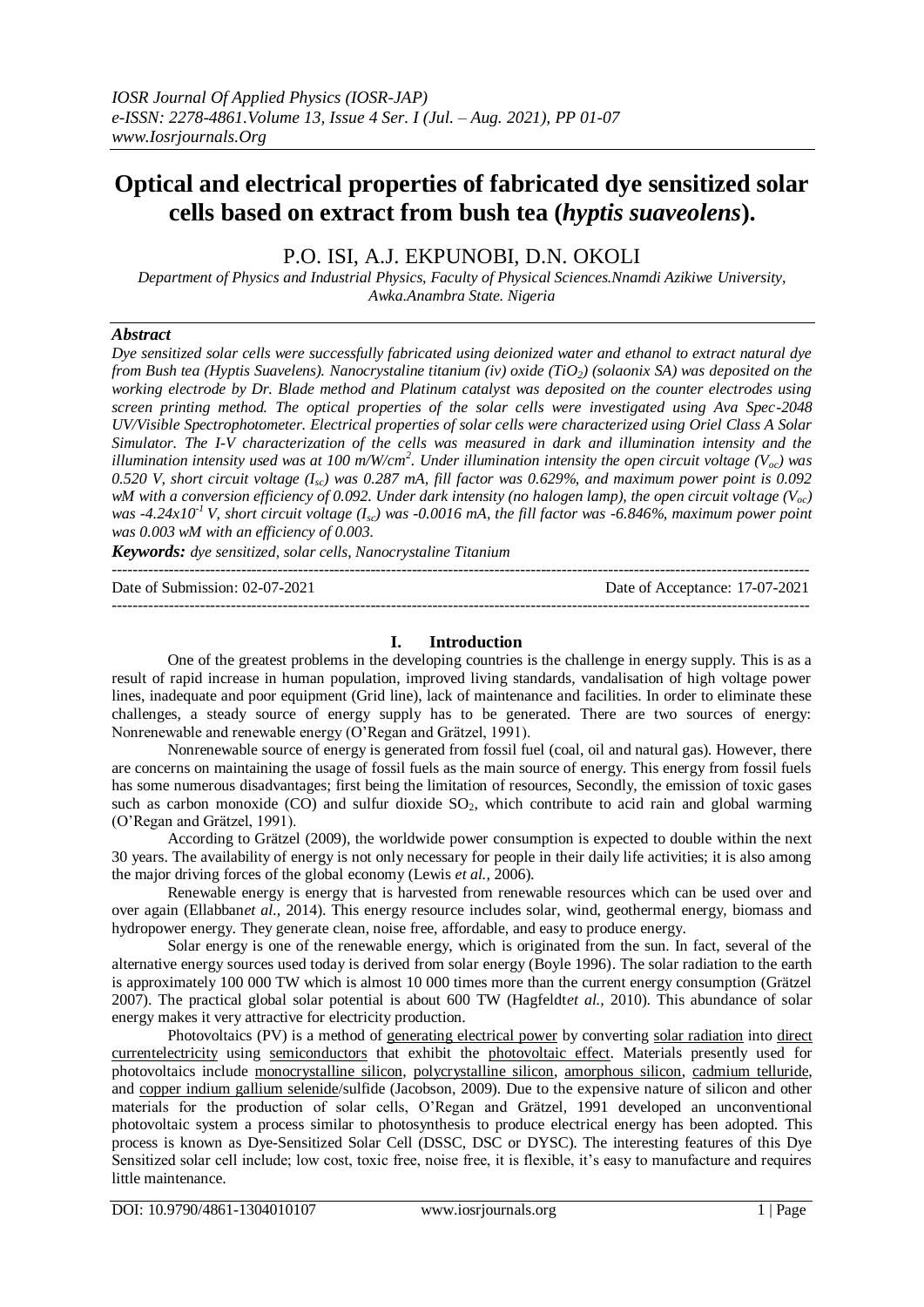# **II. Experimental Detail**

# **2.1 Chemicals and materials**

The materials used in this research, for the fabrication of dye sensitized solar cells are as follows;

Florine doped tin oxide (FTO), Transparent Conductive Oxide (TCO 10-10), soda lime glass (SLG), Bush tea (*HyptisSuaveolens*), DT 9205A digital multimeter, diamond glass cutter, nose mask, hot air blower, electric hot plate, scotch/masking tape, petri dish, beaker, ceramic mortar and pestle, squeegee, substrate holder, stirring glass rod, hand glove (latex), Carbolite 201tubular furnace, wooden clamp, film cupboard, de-ionized water, ethanol, zinc oxide, platinium catalyst, hydrogen peroxide, ammonia solution, acetone, methanol, Titaniumtetrachlorite (TiCl4), electrolyte, epoxy sealant and separator, con HCl, diluted HCl.

## **2.2 Identification of conductive side of the fluorine doped tin oxide (FTO)**

Transparent fluorine-doped tin oxide (FTO) and soda lime glass (SLG) were used as the substrate. The FTO glasses are only conductive on one side; this conductive side of the glass were determined or obtained with the aid of DT9205A digital multimeter. This was done by placing the cable probe on the surface of the FTO, and the conductive sides were determined by observing some displays or some readings on the digital multimeter.

## **2.3 Cleaning of the FTO | Soda Lime Glass**

The FTO and Soda lime glass were first cut to a size, using a diamond glass cutter, and then cleaned carefully with detergent, water and distilled water in that order. All the substrates were washed with Deconex and a soft sponge to remove dirty particles and as well decrease the surface tension. Immediately after washing of the FTO, some were squint with ethanol while some were rinsed with deionized water to prevent contamination. All the substrates were blown- dry with a hot-air blower for faster drying and were kept in petri dish.

## **2.4 Dye Extraction**

Bush tea (*Hyptis Suaveolens*), which is popularly known as mosquito repellant in Africa which is also used as a medicinal tea in Asia, food and source of essential oil in South America were blended using ceramic mortar and pestle. Some portions of the blended leaves were soaked with ethanol and deionized water respectively. And a sieve used to extract the pigment which forms our dye

## **2.5 Deposition of Blocking Layer**

Fifty (50) milimoles of titanium tetrachloride (TiC<sub>4</sub>) was deposited on the FTO using spin coating technique. A hot air blower was used to dry the electrode for five (5) minutes, after which it was heated with an electric hot plate for 90-100<sup>0</sup>C. This deposited titanium tetrachloride (TiC<sub>4</sub>) is dense layer and the layer was transparent. This was done to ensure adsorption of  $TiO<sub>2</sub>$  film that is yet to be deposited and to reduce or block the recombination reactions.

#### **2.6 Deposition of Titanium (iv) oxide Paste (TiO2)**

Nanocrystalline titanium (iv) oxide paste (TiO<sub>2</sub>) was deposited on a plasma cleaned layer using Dr. Blade method. Prior to the deposition of titanium (iv) oxide paste, the active area of a 2.5 cm x 2.5 cm FTO was identified and covered on each of the two parallel edges with a double layer of masking tape to control the thickness of the TiO<sup>2</sup> film. The TiO<sup>2</sup> paste was applied at one of the edges of the FTO and was distributed with a squeegee sliding over the tape-covered edges (Ozuomba*et al*., 2011). Immediately after the deposition, a hot air blower was used to gradually dry the electrode for 2-3 minutes and the scotch tape was gently removed. The edges were cleaned with ethanol. The electrode was heated to dry at 75<sup>0</sup>C on an electric hot plate (Ceramag Midi IKA<sup>R</sup>WORKS USA) for ten  $(10)$  minutes. The electrode was immediately sent into furnace (carbolite 201 tubular furnace) to heat for  $400^{\circ}$ C. This is to ensure complete combustion of organic additives and also ensure sintering of the materials which lasted for thirty (30) minutes. All these were done to enhance the electrical contact and mechanical adhesion on the glass. During the period of sintering, we observed some changes; at first, the white colour of the  $TiO<sub>2</sub>$  changed to brownish and brownish fumes were released, after some time the same electrode also changed to black colour and finally turned to its initial colour (white). This white colour indicated that the electrode is now ready to be soaked in the dye.

## **2.7 Deposition of Platinum Catalyst Using Screen Printing**

The counter electrodes were fabricated from the same substrate material and had the same dimensions as the working electrode. The cleaning was also done as in the working electrode.

The deposition was done by dipping a clean stirring glass rod in 0.5grams of platinum catalyst and was rolled on the conductive side of the FTO. The FTO was coated for five times while it was placed on an electric hot plate that was controlled at  $90^{\circ}$ C. While the platinum electrode was still on the electric hot plate, a hot air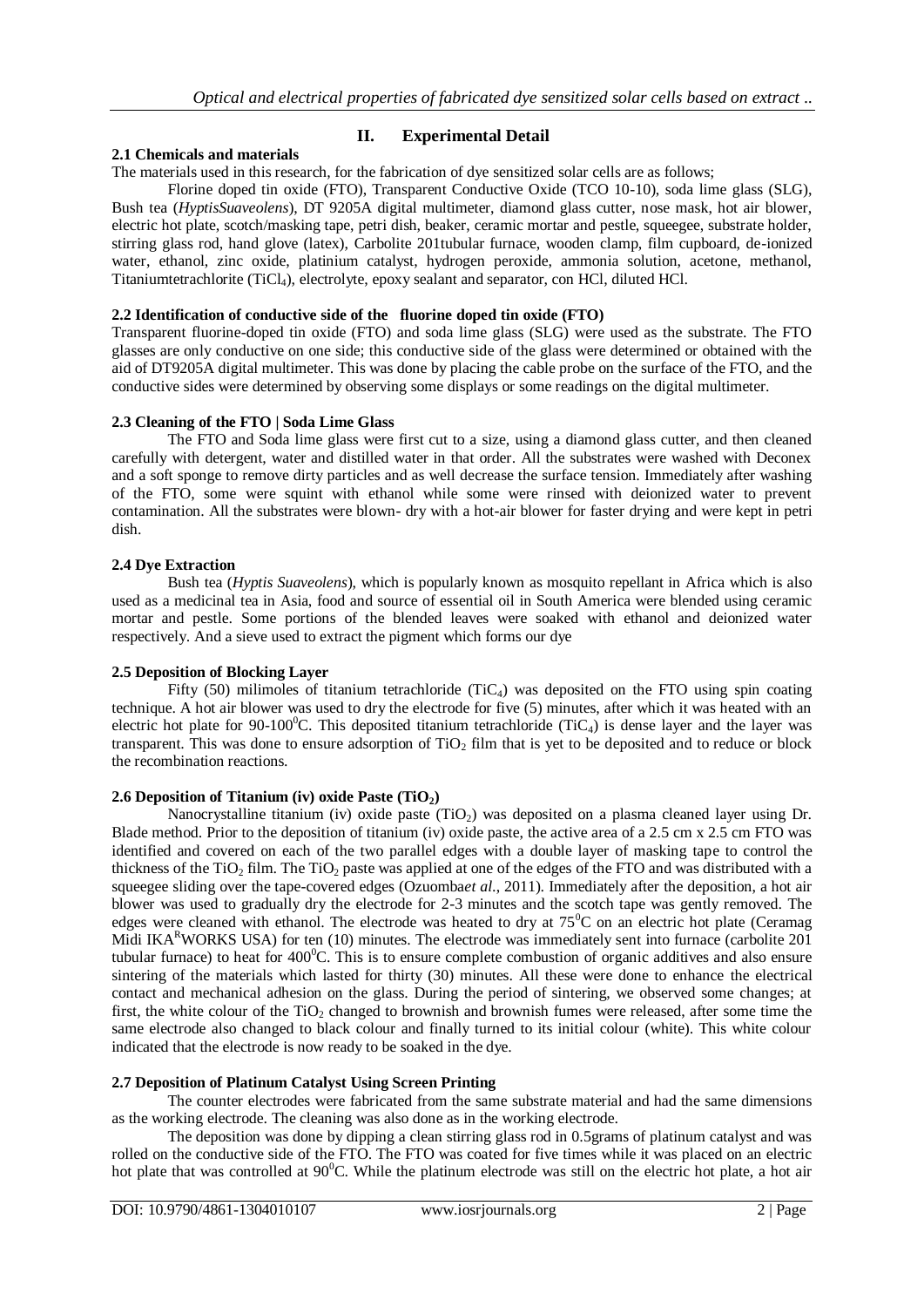blower was also used to enhance the drying process which lasted for ten (10) minutes. Thereafter, the platinum electrode was sent in a furnace (Carbolite 201 tubular) at  $450^{\circ}$ C for thirty (30) minutes for sintering. The electrode was left in the furnace to cool gradually.

## **2.8 Sensitization of Titanium Dioxide by Natural Dyes**

The sensitizers used are natural dyes extracted from Bush tea (*hyptis Suaveolens*). All the electrodes were preheated at 400<sup>o</sup>C for ten (10) minutes. This process helps in the prevention of rehydration of TiO<sub>2</sub> surfaces or capillary condensation of water vapours from ambient air inside the nanopores of thin film. The presence of water in the pore decreases the injection efficiency of the dye.

In order to achieve a good result, it was ensured that;

(i) The working electrodes were carefully put into the dye.

(ii) All the working electrodes were faced up to avoid cracking.

(iii) The impregnation process lasted for forty eight hours for the dye molecules to naturally adsorb onto the Titania particles.

(iv) All the dye-coated films were rinsed in ethanol and deionized water to remove excess dye and dried with an electric hot blower for three minutes.

(v) The dye-coated films were sealed with aluminum foil and were kept in a dark air tight case till the cell was assembled.

(vi) All these were done at room temperature  $(300^0K)$ .

#### **2.9 Solar Cell Assembly**

Before we assembled the dye-sensitized solar cell, we prepared a liquid electrolyte with  $I-I^3$  redox couple by dissolving 0.5 M potassium iodide (KI) and 0.05 M iodide  $(I^2)$  into acetonitrile and anhydrous ethanol. The cells were assembled since the working electrode, counter electrode, and electrolyte are ready.

#### **The procedures for the assembling are as follows;**

- 1. Permanent laminating films (Solaronix SX 1170-25PF) were cleaned with ethanol and were used to connect the working electrode and the counter electrode together and to avoid bridging.
- 2. The electrodes were kept in a way such that there will be room (gap) for the electrical connections on both electrodes.
- 3. They were heated under the pressure from two clips at  $80^{\circ}$ C for 1 minute on a hot plate and allowed to cool for some minutes. The thickness of the laminating film was about 127 μm which decreased to 60 μm after heating.
- 4. Electrolyte (Iodolyte R-150 Solaronix SA) was introduced drop by drop at the gap between the two electrodes by capillary action.
- 5. Immediately after the introduction of the electrolyte, the edges of the electrodes were cleaned with acetonitrile and were sealed with Amoxil 4R sealant (BN011008SN, Solaronix SA).
- 6. Electrical contacts were made by applying silver paint on the conductive side of each electrode for optimal electrical connections.

All the assembled solar cells were kept in air tight container for proper characterization.

# **III. Results And Discussion**

Figures 1, 2, 3, and 4 shows comparative studies of the optical properties of the fabricated dye sensitized solar cells which were extract from bush tea using deionized water and ethanol as solvent. The optical properties of the solar cells were investigated using Ava Spec-2048 UV/Visible Spectrophotometer*.*

Figure 1 displayed a high absorption rate in the visible region of the electromagnetic spectrum for ethanol dye extract. This reveals that ethanol based DSSC absorbs more photon energy than the water based cell. Hence, ethanol based solar cell is more efficient.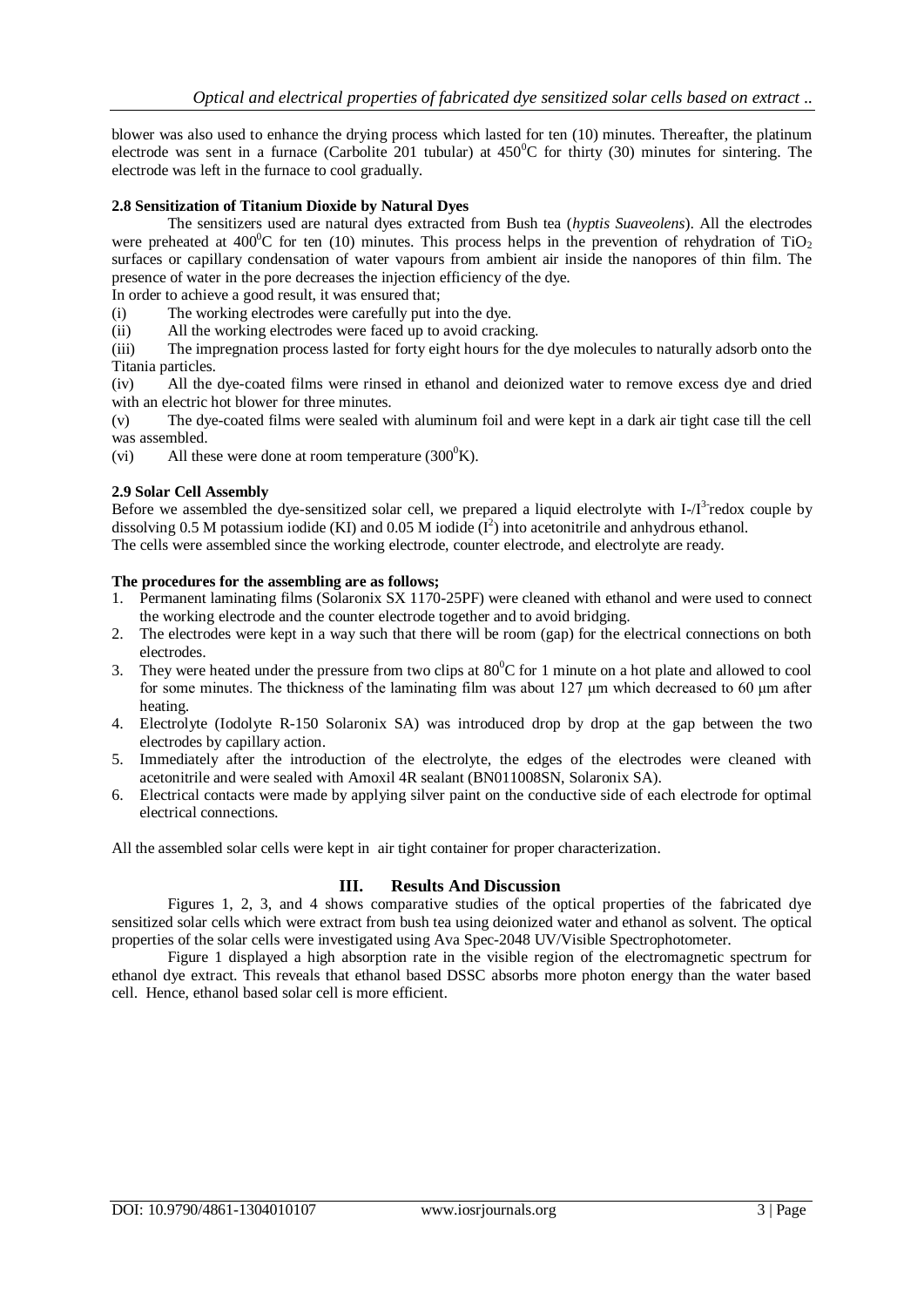

*Figure 1. Absorption Spectra of Bush tea (Hyptis Suaveolens)DSSCs extracted using deionized water and ethanol*



*Figure 2. Transmittance Spectra of Bush tea (Hyptis Suaveolens)DSSCs extracted using deionized water and ethanol*

Figure 2 Showed that both solar cells (ethanol and deionized water based solar cells) are highly transmitting at ultra violet region of the electromagnetic spectrum, with outstanding peaks at 299.70nm at 297.51a.u for water and 738.96a.u for both ethanol and water based cells, while poor transmittance was recorded at the visible regions of the electromagnetic spectrum for ethanol based cell. Thus water based solar cell is highly transmitted in UV region with a very low transmittance in higher wavelength, indicating that ethanol based cell is more efficient than the water based cell.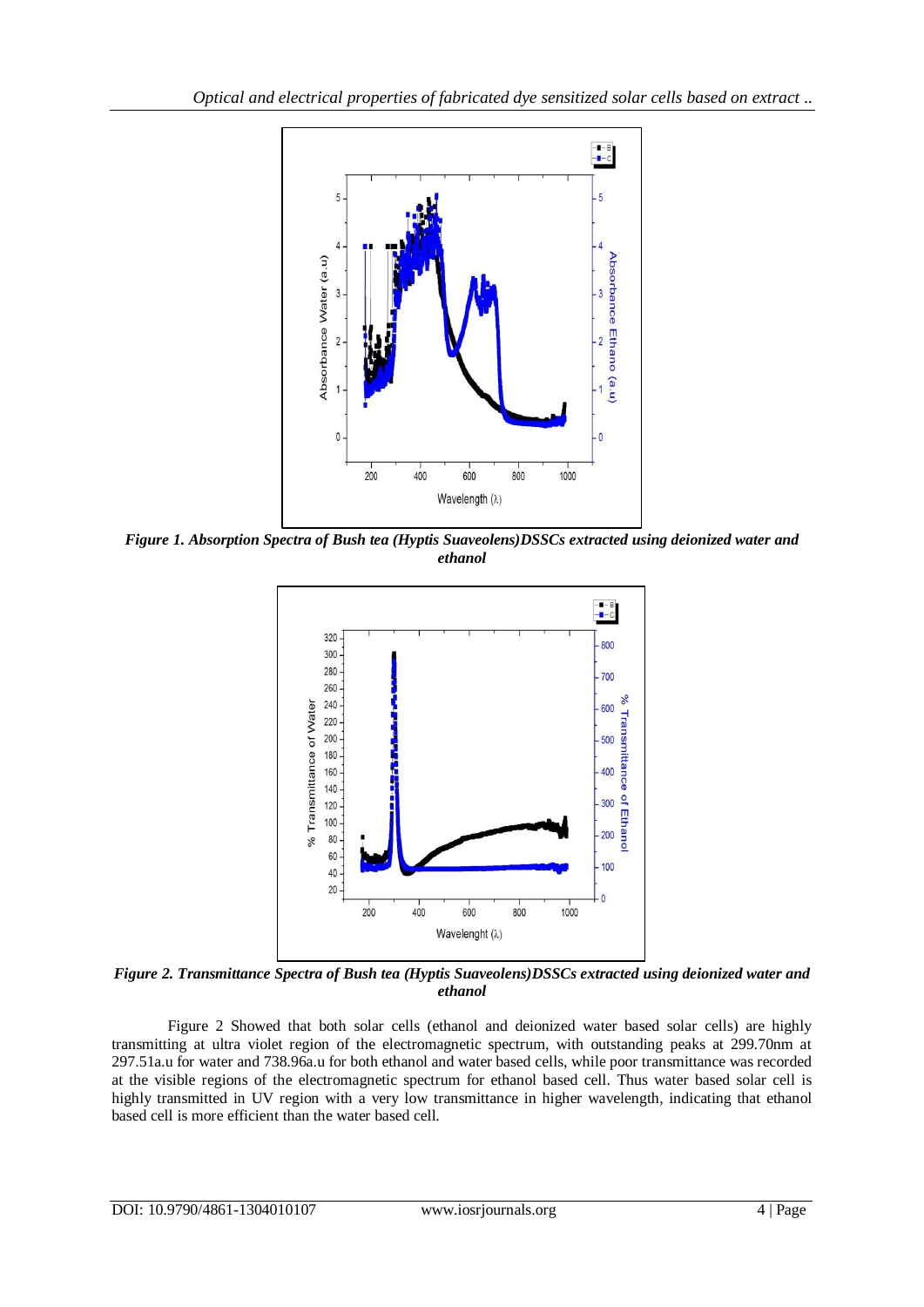

*Figure 3 Reflectance Spectra of Bush tea (Hyptis Suaveolens)DSSCs extracted using deionized water and ethanol*

In figure 3, the reflectance gradually increased with a highest peak of 987.68nm and this is at the region where very poor absorption was obtained.

However, in comparison, the water based DSSC depicts higher reflectance in higher region of the electromagnetic spectrum which implies that as the wavelength increases, the reflectance also increases. This is in line with ethanol based DSSC being more efficient than the water based cells because the ethanol DSSC absorbs more photon energy in the visible region of the electromagnetic spectrum.



*Figure 4 Absorption coefficient (nm^-1) of Bush tea (Hyptis Suaveolens)DSSCs extracted using deionized water and ethanol*

Figure 4 displayed the graph absorption coefficient. This reveals the quantity of the light that is been absorbed per unit nanometer. It was observed that the rate of absorption was very little because the unit of absorption coefficient is per unit nanometer. Nevertheless, the ethanol based DSSC possess high absorption coefficient than the deionized water based DSSC in all the wavelength regions of the electromagnetic spectrum that was plotted in this work.

The current and power response to external voltage was carried out on ethanol based DSSC due its high efficiency. The I-V characterizations of the cell were measured under illumination intensity and dark (without halogen lamp) as indicated in figures 5 and 6 with an aid of Oriel Class A Solar Simulator. The illumination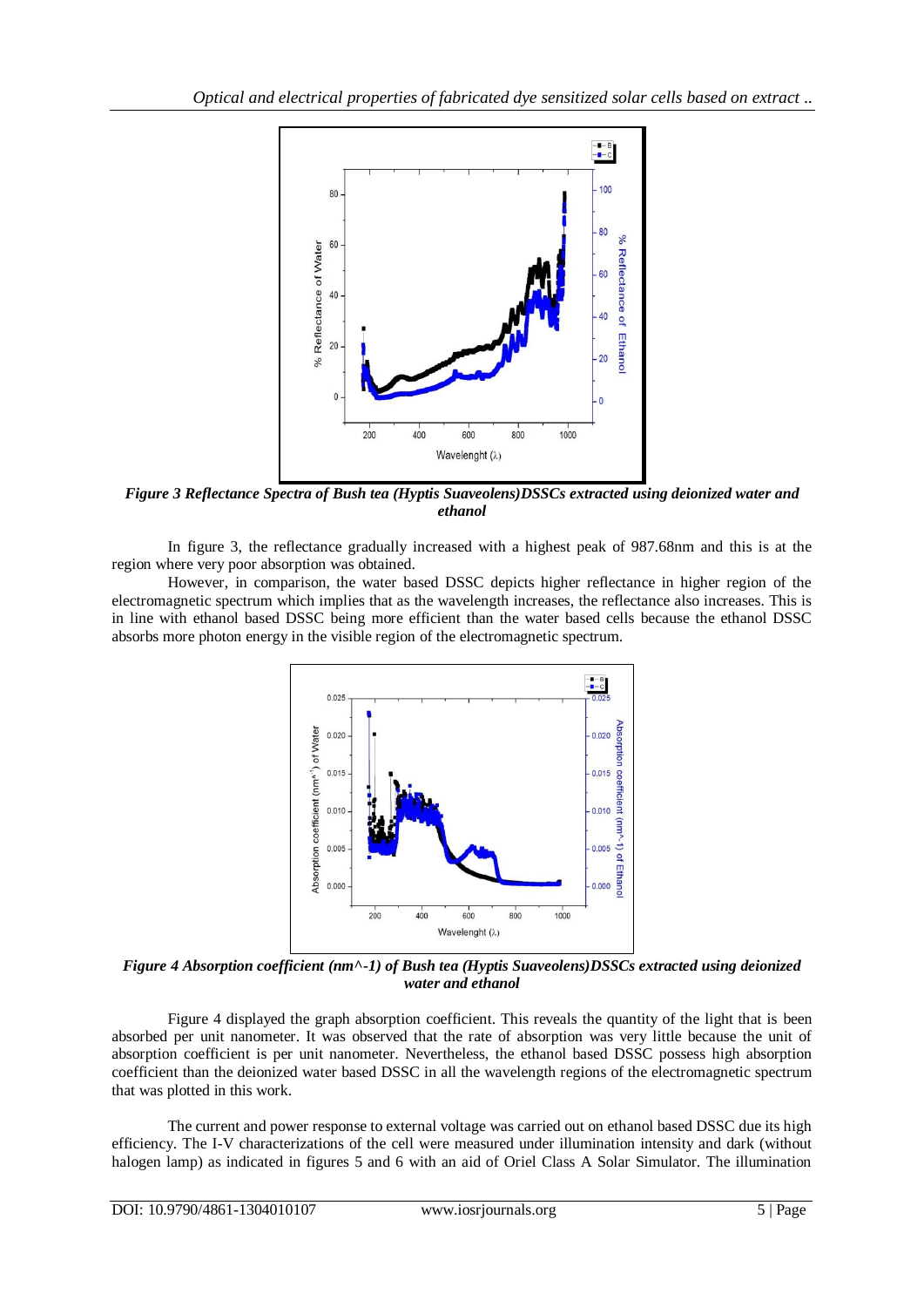intensity used was at 100 mW/cm<sup>2</sup>. Comparative studies of current density and power as a function of voltage were carried out at 100 mW/cm<sup>2</sup> and at dark. The photovoltaic parameters were calculated using;

$$
FF = \frac{Vmp \; x \; Jmp}{Voc \; x \; Jsc} = \frac{Pm}{Voc \; x \; Jsc} \; or \; \frac{Vmp \; x \; Imp}{Vsc \; xJoc}
$$

The photoelectric conversion efficiency was also calculated using;

$$
\eta = \frac{Jmp \; x \; Vmp \; x100}{Pin} = \frac{Jsc \; x \; Voc \; x \; FF \; x100}{Pin}
$$

Where,  $FF = Fill Factor$  $Pm = Vm x$  *Im* = Maximum Power Point (mW) *Isc=* Short circuit current (mA),  $V_{oc}$  = Open circuit voltage (Volts)  $J =$  Current density (mW/cm<sup>2</sup>)  $\eta$  = photoelectric conversion efficiency



*Fig 5 The I-V curve for cell sensitized with chlorophyll under light at 100m/w/cm<sup>2</sup> .*

The cell parameters obtained at  $100 \text{mW/cm}^2$  are; open circuit voltage is 0.520 Volts, short circuit current is 0.286 mA, fill factor of 63 %, maximum power is 0.092 mW and photoelectric conversion efficiency of 0.092%.